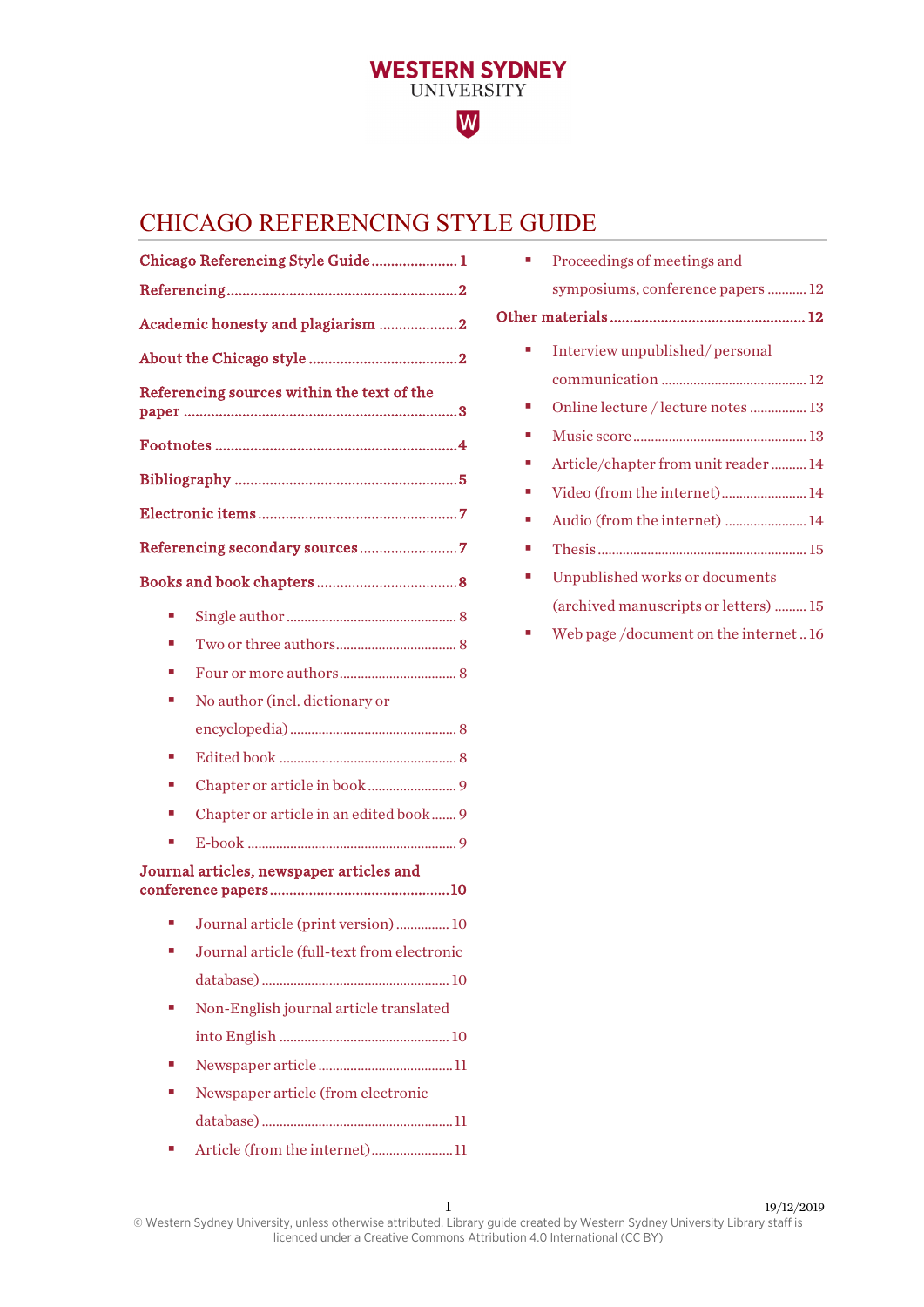# <span id="page-1-0"></span>REFERENCING

Referencing acknowledges the sources that you use to write your essay or assignment paper. Please see the section of this guide regarding intellectual honesty and plagiarism.

Citations are used throughout your writing to acknowledge the sources of your information. The full details of the citations are listed at the end of your assignment paper in a Bibliography.

# It is important to first consult your unit outline, lecturer or tutor for the preferred citation style for each unit you undertake.

# <span id="page-1-1"></span>ACADEMIC HONESTY AND PLAGIARISM

At Western Sydney University plagiarism falls within the framework of the Student [Misconduct Rule](https://policies.westernsydney.edu.au/document/view.current.php?id=304) and it[s associated guidelines.](https://policies.westernsydney.edu.au/document/associated-information.php?id=304)

Further information about the importance of academic honesty is available on the Librar[y website.](http://library.westernsydney.edu.au/main/guides/turnitin/academic-honesty)

# <span id="page-1-2"></span>ABOUT THE CHICAGO STYLE

The Chicago citation style is used widely for academic writing in the humanities, social sciences and natural sciences. There are two formats of referencing within the Chicago style. One is notesbibliography and the other author-date. This guide shows examples for the notes-bibliography format only, which uses a numerical system of footnotes or endnotes with a Bibliography. The author-date format is similar to the Harvard style and is detailed in the official *Chicago Manual of Style (CMOS)*.

Examples of the most common types of citations used by students are included in this guide. It is based on the *Chicago Manual of Style 17th Edition,* which is available online via the Library catalogue. If you are unable to find the referencing example, you require in this guide*,* more examples can be found on the website at [http://www.chicagomanualofstyle.org/tools\\_citationguide/citation-guide-1.html](http://www.chicagomanualofstyle.org/tools_citationguide/citation-guide-1.html)

For further support, please contact the Library:

o Phone 02 9852 5353

o Email <https://library.westernsydney.edu.au/main/help/contact-us>

o Online Librarian <https://library.westernsydney.edu.au/main/guides/referencing-citation/i%3aCite>

o I:Cite <http://library.westernsydney.edu.au/main/guides/referencing-citation/i%3aCite>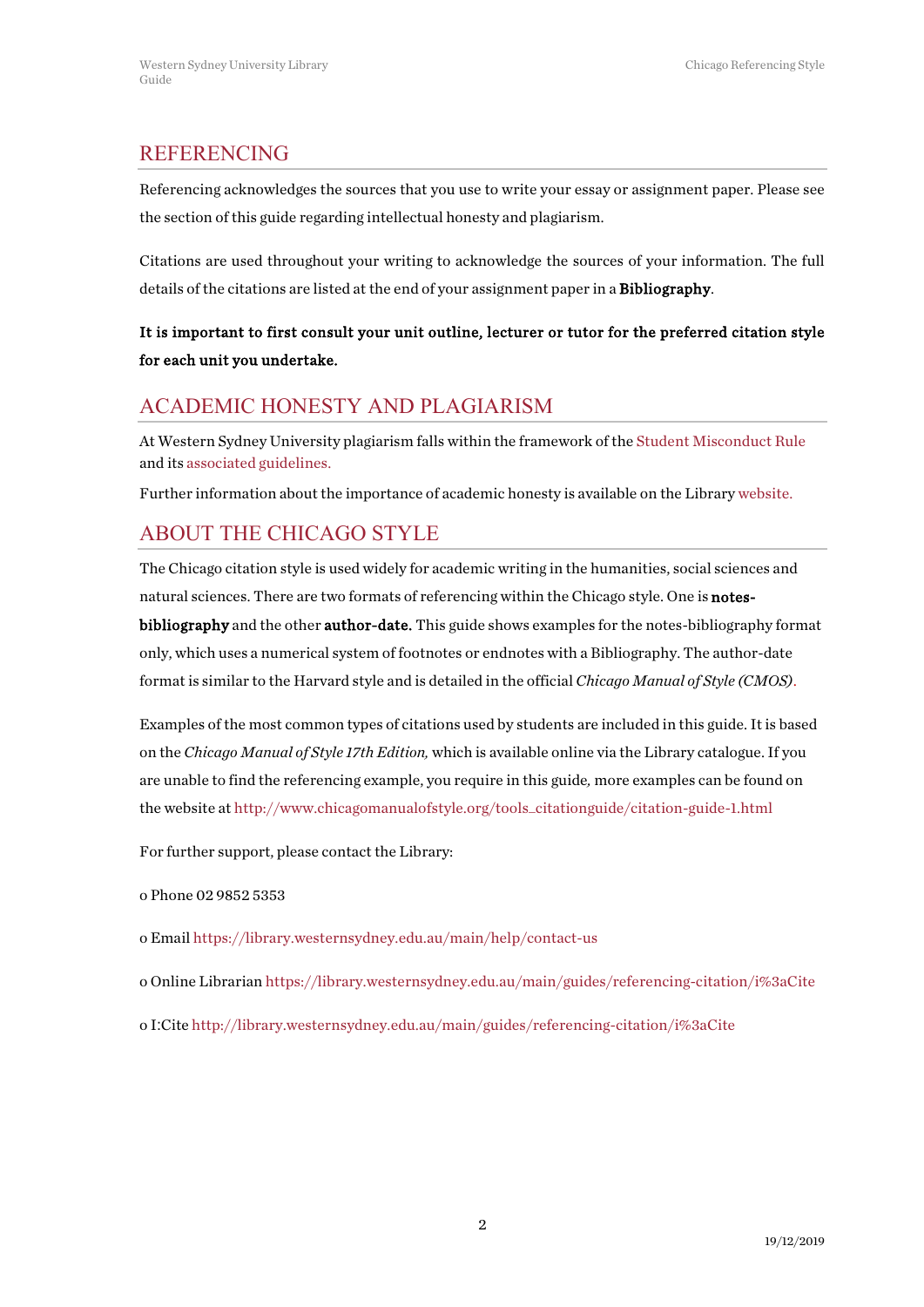# <span id="page-2-0"></span>REFERENCING SOURCES WITHIN THE TEXT OF THE PAPER

Throughout the text of your paper you must acknowledge the sources used in your writing. Whenever you present a statement of evidence such as a quote, or when you use someone else's ideas, opinions or theories in your own words (paraphrasing), you must acknowledge your sources.

The Chicago notes-bibliography style is a numbered system whereby authorship is acknowledged using a number to represent the reference. The reader can follow this in-text number to the corresponding number in the footnote or endnote.

Citation numbers should be inserted in superscript to the right of commas and full stops, and to the left of colons and semi-colons.

This guide shows examples for a footnotes-bibliography structure. In the case of most assignment papers and essays where footnotes and a bibliography are used, the footnote citation details can be quite brief because the full details can be found in the Bibliography. Endnotes (or both footnotes **and** endnotes) may be used in a large document where non-citation related notes may be required. For more information on combining the use of footnotes and endnotes see CMOS [section 14.43.](https://west-sydney-primo.hosted.exlibrisgroup.com/permalink/f/7rt3vo/UWS-ALMA21221239780001571) Check the requirements of your unit or School in regard to using footnotes and endnotes.

Below are some examples of how to cite sources within the text of your paper. When you summarise the general idea of a source in your own words, you must cite the author or body responsible for the work. A new number is used for each citation, even for a previously cited source.

Every time you wish to cite a source, place the number at the end of the sentence or end of the clause e.g.

...and Mullan described narration thoroughly.<sup>1</sup>

The narration of works can be divided into the two types,<sup>2</sup> however others suggest...

If you directly provide fewer than 100 words or 8 lines of a quote, enclose the quotation by double quotation marks within the text e.g.

Mullan explained that tone should be "anti-solemn".3

Note: Page number(s) for quotes should be provided in the footnote. See examples throughout this guide.

If the quotation is greater than 100 words or 8 lines it should be displayed in an indented block without quotation marks. Other quotes that could be offset include poetry, letters or groups of short quotations.

Mullanstated,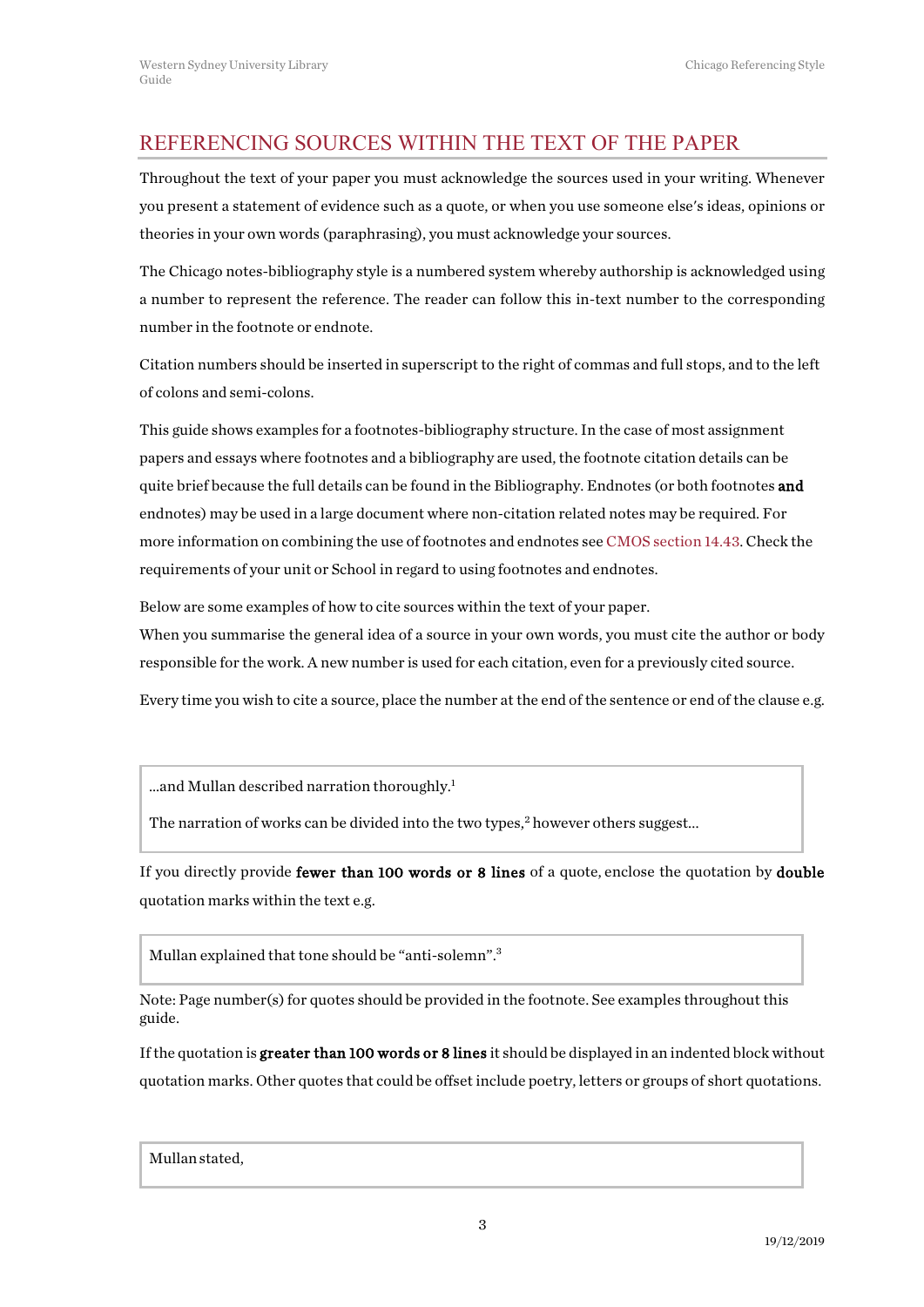James is making an argument about a singular novel, but that last phrase is evidence enough of his disdain for the form in general. He expresses this elsewhere in his criticism and correspondence, notably in an extraordinary letter to H. G. Wells. In 1911 Wells had sent James a copy of his latest novel, *The New Machiavelli* (1911), which is narrated in the first person.4

## <span id="page-3-0"></span>FOOTNOTES

As the full details of a source are given in the Bibliography, citations in footnotes can be given in shortened form. The shortened form consists of the author's surname, title (shortened if more than four words) and page, if available. The page reference in a footnote should sit directly after the citation. The box below represents the footnote section of a page. See how the citation for Sylwester is repeated below; cited in footnotes 10, 12, 14 and 15. The abbreviation Ibid. is used when a reference has been cited in the footnote immediately preceding as in footnote 15.

10. Sylwester, *Adolescent Brain*, 62.

- 11. Mullan, *How Novels Work*, 41.
- 12. Sylwester, *Adolescent Brain*, 75.
- 13. Anderson and Poole, *Assignment and Thesis Writing*, 65.
- 14. Sylwester, *Adolescent Brain*, 29.
- 15. Ibid., 116.

To cite two or more references together place them in a footnote using only one number to represent them in text. Separate the references in the footnote using a semi-colon and place them in the order in which they appear in the text. Indent the first line of each footnote 1.27cm or 5 spaces from the left margin.

Mullan provides examples of different genres while Anderson and Poole focus on academic writing.<sup>11</sup>

11. Mullan, *How Novels Work*, 41; Anderson and Poole, *Assignment and Thesis Writing*, 65

Please note, this guide contains footnote examples for short citations only. If you are instructed by your academic to provide a full reference in the footnote, the first time a work is cited please refer to the examples in the I:Cite tool on the library website:

[http//library.westernsydney.edu.au/main/guides/referencing-citation/i%3aCite](http://library.westernsydney.edu.au/main/guides/referencing-citation/i%3aCite)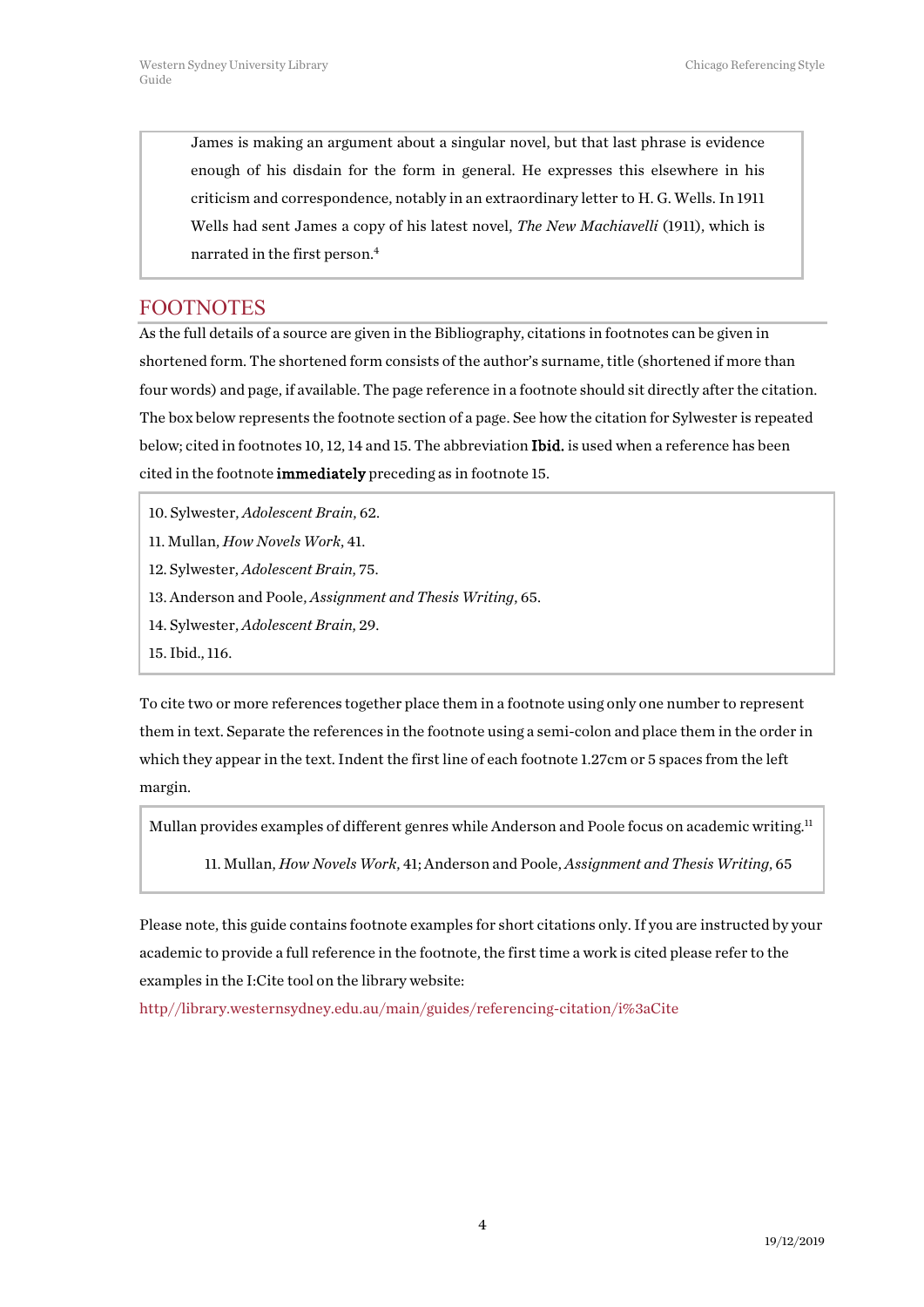# <span id="page-4-0"></span>**BIBLIOGRAPHY**

A Bibliography is a list of the full details of all the sources you cited in your paper. In the Chicago style the bibliography starts on a separate page at the end of your assignment paper and is titled Bibliography. The Bibliography contains details of the sources used in writing your paper and can include works not cited in your paper that you consulted in your research.

All sources appearing in the Bibliography must be ordered **alphabetically by surname** of the first author or title if no author is identified.

Works by the same author/s are listed alphabetically by title. Bibliographies with only one author are ordered chronologically.

The name of the first author is inverted (i.e. *Margot Broadman* to *Broadman, Margot*); subsequent author's names are given in the form in which they appear in the original source publication.

The bibliography should be **double spaced** and hanging indents used for each entry. A hanging indent is where the firstline starts at the left margin and subsequent lines are indented about 5 spaces or 1.27cm. There are no line spaces between references.

Italics is the preferred format for titles of books, journals and videos. However, article and chapter titles are not italicised; these are put in double quotation marks. Capitalisation within the Chicago style requires all major words to be first letter upper case.

More detailed information on bibliographies can be found i[n CMOS section](https://west-sydney-primo.hosted.exlibrisgroup.com/permalink/f/7rt3vo/UWS-ALMA21221239780001571) 14.21–23.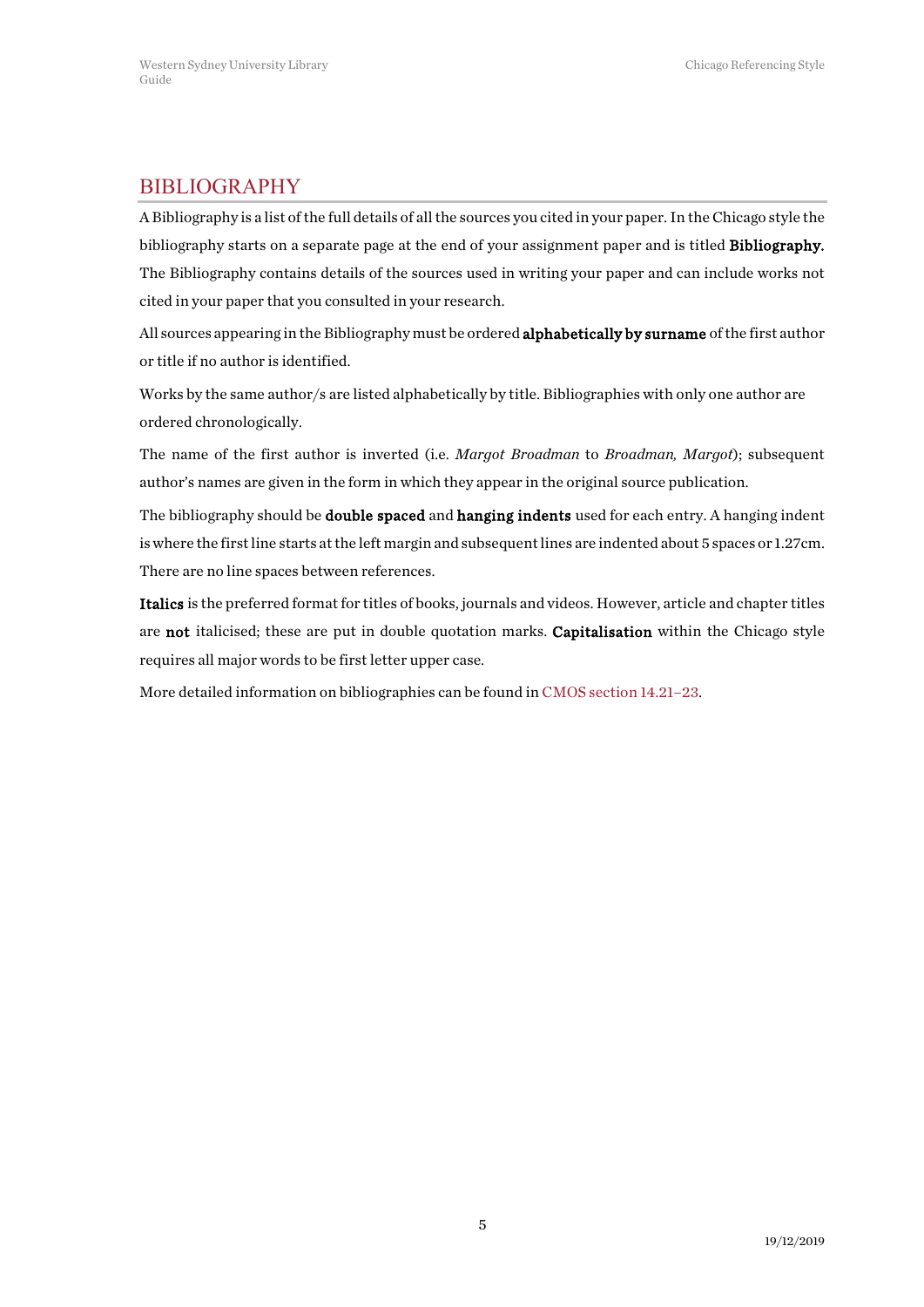#### Example of a bibliography:

#### Bibliography

Anderson, Jonathan, and Millicent E. Poole. *Assignment and Thesis Writing*. 4th ed. Milton, Qld.: John Wiley & Sons, 2001.

Craven, Ian, ed. *Australian Cinema in the 1990s*. London: Frank Cass, 2001.

- Este, J., C. Warren, L. Connor, M. Brown, R. Pollard, and T. O'Connor. *Life in the Clickstream: The Future of Journalism*. Media Entertainment and Arts Alliance, 2008. http://www.alliance.org.au/documents/foj\_report\_final.pdf .
- Ferres, Kay. "Idiot box: Television, Urban Myths and Ethical Scenarios." In *Australian Cinema in the 1990s*, edited by Ian Craven, 175-88. London: Frank Cass, 2001.
- Hansen, Anders, Simon Cottle, Ralph Negrine, and Chris Newbold. *Mass Communication Research Methods*. Basingstoke: Macmillan, 1998.
- Jackson, Debra, Angela Firtko, and Michael Edenborough. "Personal Resilience as a Strategy for Surviving and Thriving in the Face of Workplace Adversity: A Literature Review." *Journal of Advanced Nursing* 60, no. 1 (2007): 1-9. https://doi.org/10.1086/525508.
- Knowles, Malcolm S. "Independent Study." In *Using Learning Contracts*, *73-122*. San Francisco: Jossey-Bass, 1986.
- *Merriam-Webster's Collegiate Dictionary*. 10th ed. Springfield, MA: Merriam Webster, 1993.
- Mullan, John. *How Novels Work*. Oxford; OUP, 2006. Proquest Ebook Central.
- Sylwester, Robert. *The Adolescent Brain: Reaching for Autonomy*. Heatherton, Victoria: Hawker Brownlow Education, 2008.
- Younger, Paula. "Using the Internet to Conduct a Literature Search." *Nursing Standard* 19, no. 6 (2004): 45-51.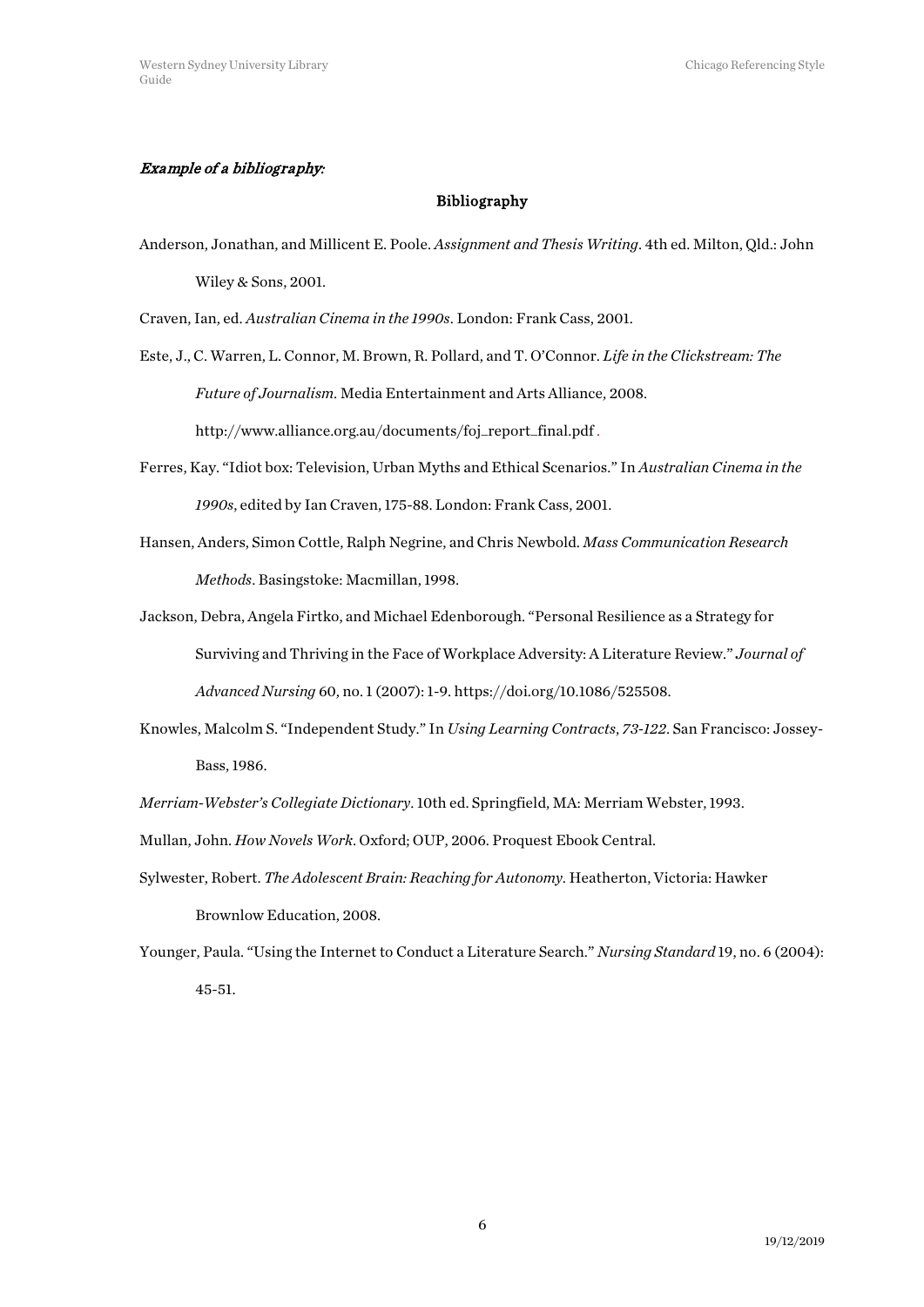# <span id="page-6-0"></span>ELECTRONIC ITEMS

Electronic sources should be referenced in the same format as that for a "fixed-media source", such as a book, with the DOI (digital object identifier) included at the end as a URL, e.g.

https://doi.org/10.1080/10.1201/b15592 . If a DOI is not available, provide the direct URL if the item is freely accessible or the name of the database if access is restricted, e.g. subscribed library database. A [stable URL](http://library.westernsydney.edu.au/main/guides/using-library-resources) may also be used for restricted access. Many databases have options to create stable URLs – look for terms like 'Permalink', 'Bookmark URL', 'Embed/Link'.

Access dates are required for sources viewed online when a published date is not provided. Chicago style also allows access dates if instructed by your academic in cases where websites are subject to change. An access date is placed before the URL in a reference e.g.

Atkin, M. "Bermagui Forest Disputed Turf." *The Hack Half Hour*. November 13, 2008. Podcast, 13:10. Accessed April 2, 2009. http://www.abc.net.au/triplej/hack/notes/.

# <span id="page-6-1"></span>REFERENCING SECONDARY SOURCES

The Chicago style discourages the use of secondary sources and advises that authors should always consult the primary source of information, except where the primary source is unavailable. Although not preferable, you may sometimes need to quote or paraphrase a source (A) that is referred to within another source (B). Details of the original source and the secondary source should be cited in your paper.

For example, the book you are using is written by Smith who quotes another author called Jones. In your essay, you wish to use Jones' idea. In the footnote you should acknowledge Jones and Smith, e.g.

Jones agreed that the experiment "failed to confirm this hypothesis".<sup>1</sup> or

The experiment "failed to confirm this hypothesis".<sup>1</sup>

Provide all known details of the primary source (as given by the secondary source) *and* details of the secondary source in the footnote. Names are not inverted in footnotes. e.g.

1. Chris Jones, Hypotheses, 2008, quoted in Jack Smith, *Analysing Hypotheses* (Penrith:

Western Sydney University, 2009), 29.

Provide the details of the primary and secondary source in the bibliography e.g.

Jones, Chris. *Hypotheses*. 2008. Quoted in Jack Smith. *Analysing Hypotheses*. Penrith: Western

Sydney University, 2009, 29.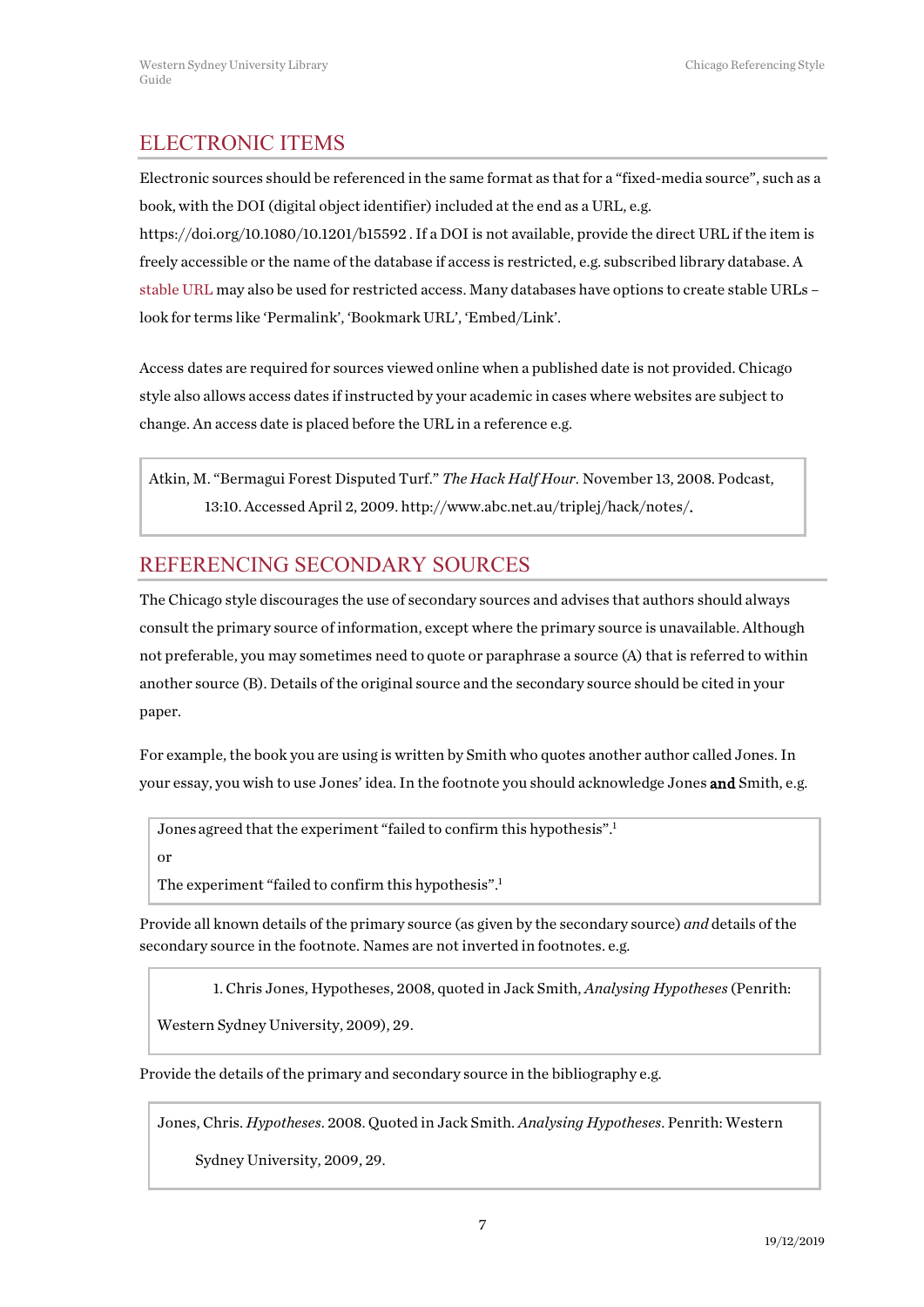# <span id="page-7-0"></span>BOOKS AND BOOK CHAPTERS

### <span id="page-7-1"></span>SINGLE AUTHOR

| Bibliography | Sylwester, Robert. The Adolescent Brain: Reaching for Autonomy. Heatherton, |
|--------------|-----------------------------------------------------------------------------|
|              | Victoria: Hawker Brownlow Education, 2008.                                  |
| Footnote     | 1. Sylwester, Adolescent Brain, 89.                                         |

## <span id="page-7-2"></span>TWO OR THREE AUTHORS

| <b>Bibliography</b> | Anderson, Jonathan, and Millicent E. Poole. Assignment and Thesis Writing. 4th |
|---------------------|--------------------------------------------------------------------------------|
|                     | ed. Milton, Qld.: John Wiley & Sons, 2001.                                     |
| Footnote            | 2. Anderson and Poole, Assignment and Thesis Writing, 65.                      |

## <span id="page-7-3"></span>FOUR OR MORE AUTHORS

| <b>Bibliography</b> | Hansen, Anders, Simon Cottle, Ralph Negrine, and Chris Newbold. Mass                                                                  |
|---------------------|---------------------------------------------------------------------------------------------------------------------------------------|
|                     | Communication Research Methods. Basingstoke: Macmillan, 1998.                                                                         |
|                     | Note: Invert only the first author's name e.g. surname, first name.                                                                   |
| Footnote            | 3. Anders et al., Mass Communication Research Methods, 104.                                                                           |
|                     | Note: In the footnote, if an item has more than three authors you may abbreviate the<br>remaining authors as 'et al.' ("and others"). |

# <span id="page-7-4"></span>NO AUTHOR (INCL. DICTIONARY OR ENCYCLOPEDIA)

| Bibliography | Merriam-Webster's Collegiate Dictionary. 10th ed. Springfield, MA: Merriam |
|--------------|----------------------------------------------------------------------------|
|              | Webster, 1993.                                                             |
|              |                                                                            |
| Footnote     | 4. Merriam-Webster's, 11.                                                  |

#### <span id="page-7-5"></span>EDITED BOOK

| <b>Bibliography</b> | Craven, Ian, ed. Australian Cinema in the 1990s. London: Frank Cass, 2001. |
|---------------------|----------------------------------------------------------------------------|
| Footnote            | 5. Craven, Australian Cinema, 25.                                          |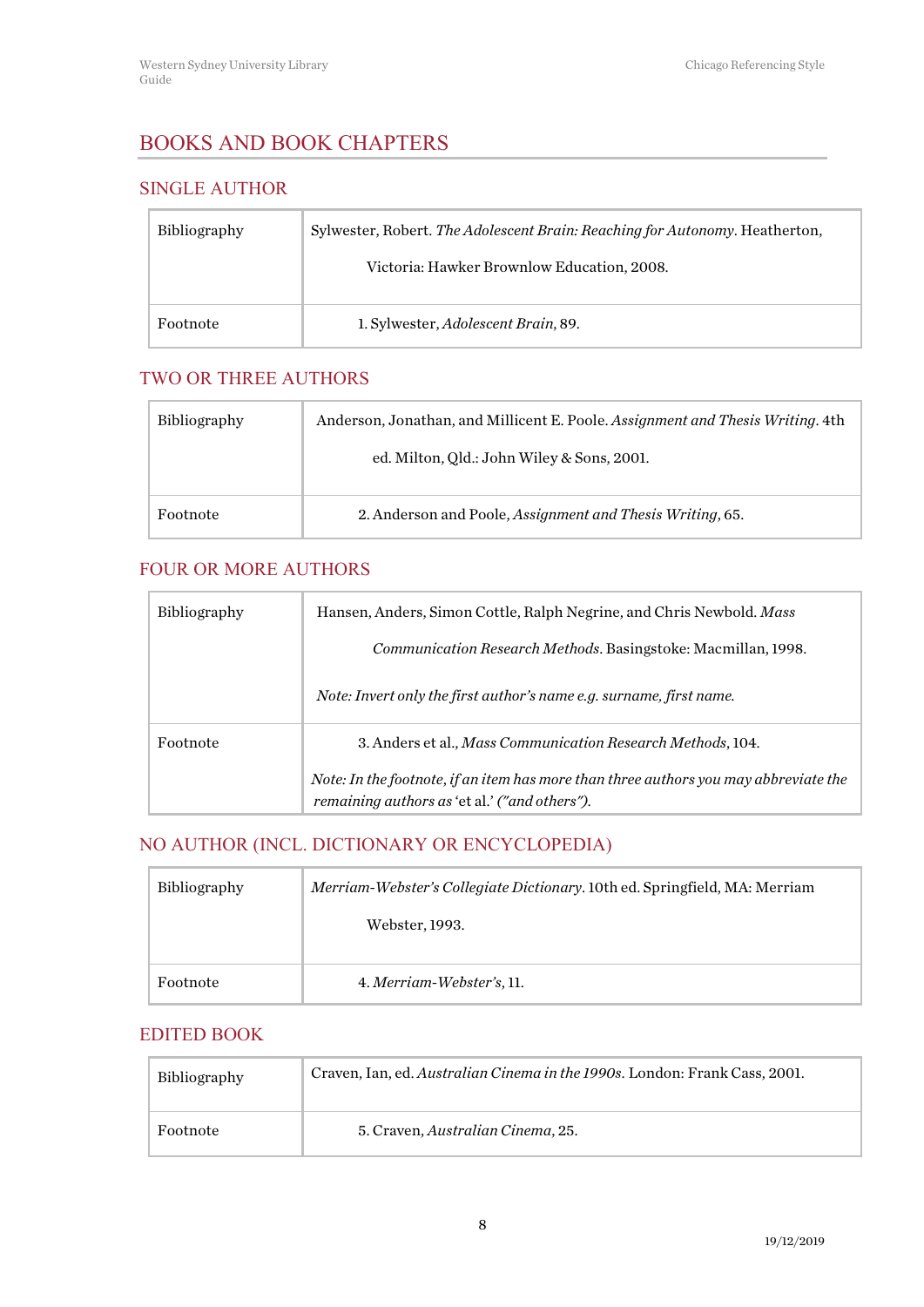### <span id="page-8-0"></span>CHAPTER OR ARTICLE IN BOOK

| <b>Bibliography</b> | Knowles, Malcolm S. "Independent Study." In Using Learning Contracts, 73-112. |
|---------------------|-------------------------------------------------------------------------------|
|                     | San Francisco: Jossey-Bass, 1986.                                             |
| Footnote            | 6. Knowles, "Independent Study," 79.                                          |

# <span id="page-8-1"></span>CHAPTER OR ARTICLE IN AN EDITED BOOK

| <b>Bibliography</b> | Ferres, Kay. "Idiot box: Television, Urban Myths and Ethical Scenarios." In                                   |
|---------------------|---------------------------------------------------------------------------------------------------------------|
|                     | <i>Australian Cinema in the 1990s, edited by Ian Craven, 175-88. London:</i>                                  |
|                     | Frank Cass, 2001.                                                                                             |
|                     | See also CMOS section 14.108 on how to cite several contributions by different<br>authors from the same book. |
| Footnote            | 7. Ferres, "Idiot Box," 179.                                                                                  |

#### <span id="page-8-2"></span>E-BOOK

| <b>Bibliography</b> | Mullan, John. How Novels Work. Oxford: OUP, 2006. ProQuest Ebook Central.<br>If a DOI is available, include it as a URL at the end of the reference, e.g.<br>https://doi.org/10.1086/884652. If there is no DOI and the book is accessed via a                                                                                                                          |
|---------------------|-------------------------------------------------------------------------------------------------------------------------------------------------------------------------------------------------------------------------------------------------------------------------------------------------------------------------------------------------------------------------|
|                     | library database, add the name of the database. If the e-book has no DOI and not<br>available via a library database add the URL at the end.                                                                                                                                                                                                                            |
| Footnote            | 8. Mullan, <i>How Novels Work</i> , chap. 2, Recollections.<br>When a work is not paginated use chapter or paragraph number (if available)<br>section heading or descriptive phrase. If the document is small and searchable,<br>locators may be omitted. For more information on page location in electronic format<br>and online see CMOS sections 14.160 and 14.161. |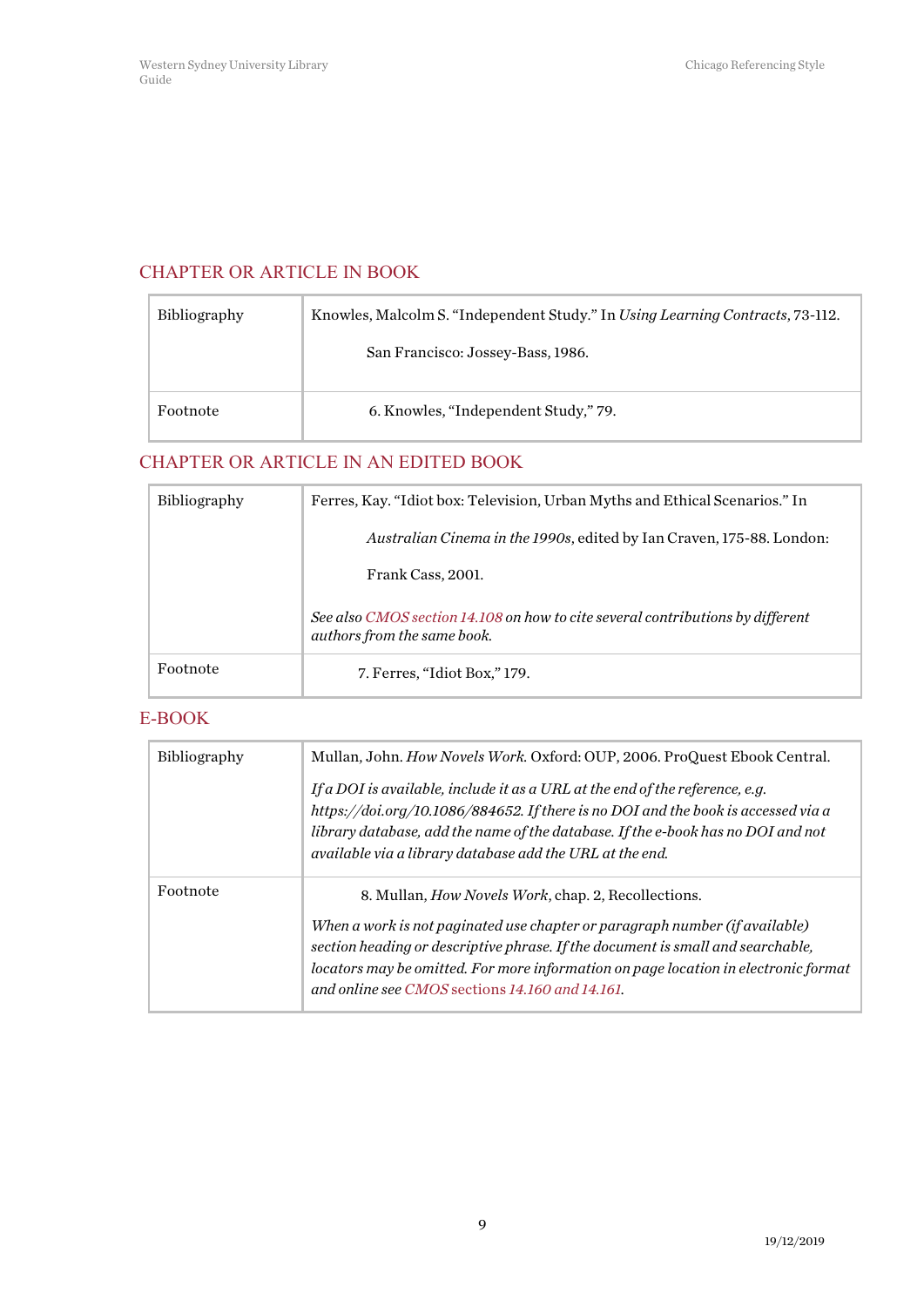# <span id="page-9-0"></span>JOURNAL ARTICLES, NEWSPAPER ARTICLES AND CONFERENCE PAPERS

The format for more than one author is the same for all sources including journal articles, therefore, refer to the examples for books in this guide.

## <span id="page-9-1"></span>JOURNAL ARTICLE (PRINT VERSION)

| <b>Bibliography</b> | Younger, Paula. "Using the Internet to Conduct a Literature Search." Nursing                                                                                                                                                                     |
|---------------------|--------------------------------------------------------------------------------------------------------------------------------------------------------------------------------------------------------------------------------------------------|
|                     | <i>Standard</i> 19, no. 6 (2004): 45-51.                                                                                                                                                                                                         |
|                     | Chicago style only includes the issue number (e.g. no. 6) for special/theme issues, or<br>where the pagination does not continue throughout the volume, i.e. starts from 1 in<br>each issue. Month or issue date is preferred over issue number. |
|                     |                                                                                                                                                                                                                                                  |
| Footnote            | 9. Younger, "Using the Internet," 45-47.                                                                                                                                                                                                         |

# <span id="page-9-2"></span>JOURNAL ARTICLE (FULL-TEXT FROM ELECTRONIC DATABASE)

| <b>Bibliography</b> | Jackson, Debra, Angela Firtko, and Michael Edenborough. "Personal Resilience                                                                                                         |
|---------------------|--------------------------------------------------------------------------------------------------------------------------------------------------------------------------------------|
|                     | as a Strategy for Surviving and Thriving in the Face of Workplace                                                                                                                    |
|                     | Adversity: A Literature Review." Journal of Advanced Nursing 60, no. 1                                                                                                               |
|                     | $(2007): 1-9.$ https://doi.org/10.1111/j.1365-2648.2007.04412.x.                                                                                                                     |
|                     | If a DOI is available add the URL prefix https://doi.org. no further location<br>elements are required. If no DOI is available, provide the name of the database or a<br>stable URL. |
| Footnote            | 10. Jackson, Firkto and Edenborough, "Personal Resilience," 3.                                                                                                                       |

## <span id="page-9-3"></span>NON-ENGLISH JOURNAL ARTICLE TRANSLATED INTO ENGLISH

| <b>Bibliography</b> | Von Der Luhe, I. "I Without Guarantees: Ingeborg Bachmann's Frankfurt |
|---------------------|-----------------------------------------------------------------------|
|                     | Lectures on Poetics." Translated by MT Kraus. New German Critique     |
|                     | 8, no. 27 (1982): 31-56.                                              |
| Footnote            | 11. Von Der Luhe, "I Without Guarantees," 36.                         |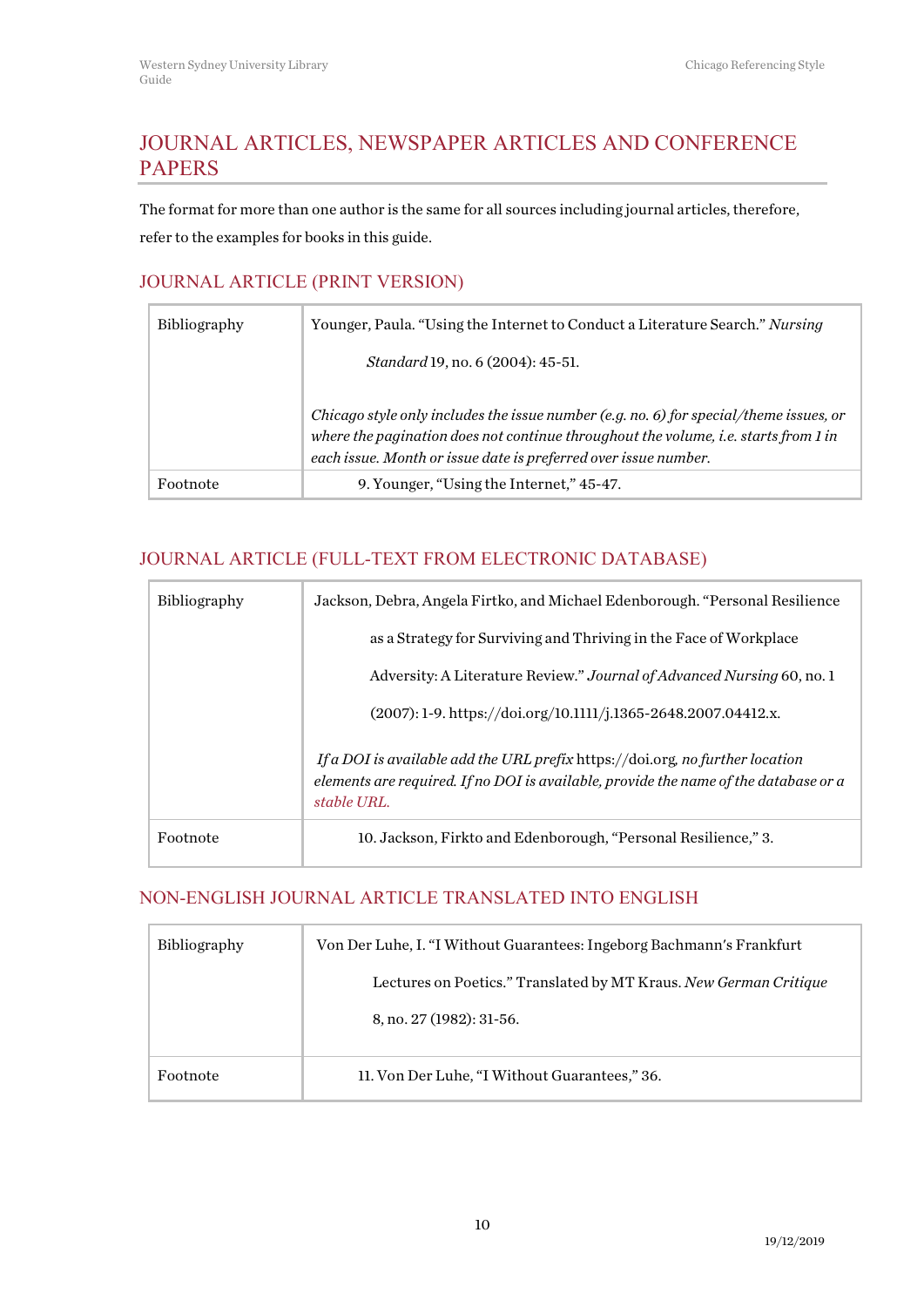#### <span id="page-10-0"></span>NEWSPAPER ARTICLE

| <b>Bibliography</b> | Note: In the Chicago style, newspaper articles are more commonly cited in notes<br>than in a Bibliography. Include all details in the footnote. Chicago does not<br>recommend using page numbers for newspaper articles but a section number or<br>edition could be included. For an article available on the internet, include the URL.<br>If the online content is subject to change such as breaking news provide a time<br>stamp and if instructed by your lecturer, an access date. e.g.  3:55 pm. EST,<br><i>accessed July 27, 2014, http://smh.com</i> |
|---------------------|---------------------------------------------------------------------------------------------------------------------------------------------------------------------------------------------------------------------------------------------------------------------------------------------------------------------------------------------------------------------------------------------------------------------------------------------------------------------------------------------------------------------------------------------------------------|
| Footnote            | 12. H. Berkovic, "Handouts May Not be Sent: Tax Office Seeks Quick                                                                                                                                                                                                                                                                                                                                                                                                                                                                                            |
|                     | Resolution of High Court Challenge," Australian, March 31, 2009.                                                                                                                                                                                                                                                                                                                                                                                                                                                                                              |
|                     | 7. Jason Samenow, "Storm Warning: High Winds," <i>Washington Post</i> ,                                                                                                                                                                                                                                                                                                                                                                                                                                                                                       |
|                     | January 21, 2016, 3:55 p.m. EST, https://www.washingtonpost.com/news                                                                                                                                                                                                                                                                                                                                                                                                                                                                                          |
|                     | /capital-weather-gang/wp/2016/01/21/.                                                                                                                                                                                                                                                                                                                                                                                                                                                                                                                         |

#### <span id="page-10-1"></span>NEWSPAPER ARTICLE (FROM ELECTRONIC DATABASE)

| <b>Bibliography</b> | Note: Newspaper articles are more commonly cited in notes than in the<br>Bibliography. Include all details in the footnote. If a stable URL is not available use<br>the name of the database instead. (for more examples see CMOS section 14.191 -<br>14.200). |
|---------------------|----------------------------------------------------------------------------------------------------------------------------------------------------------------------------------------------------------------------------------------------------------------|
| Footnote            | 13. WC. Wentworth, "Why We Need a Permanent Base on the Moon,"<br>Sydney Morning Herald, January 24, 1984, Sydney Morning Herald Archives.                                                                                                                     |

## <span id="page-10-2"></span>ARTICLE (FROM THE INTERNET)

| <b>Bibliography</b> | Cooper, D. "Native Ant May Stop Toad in its Tracks." ABC Science, March 31, |
|---------------------|-----------------------------------------------------------------------------|
|                     | 2009. http://www.abc.net.au/science/articles                                |
|                     | $/2009/03/31/2530686$ .htm?site=science&topic=latest.                       |
| Footnote            | 14. Cooper, "Native Ant".                                                   |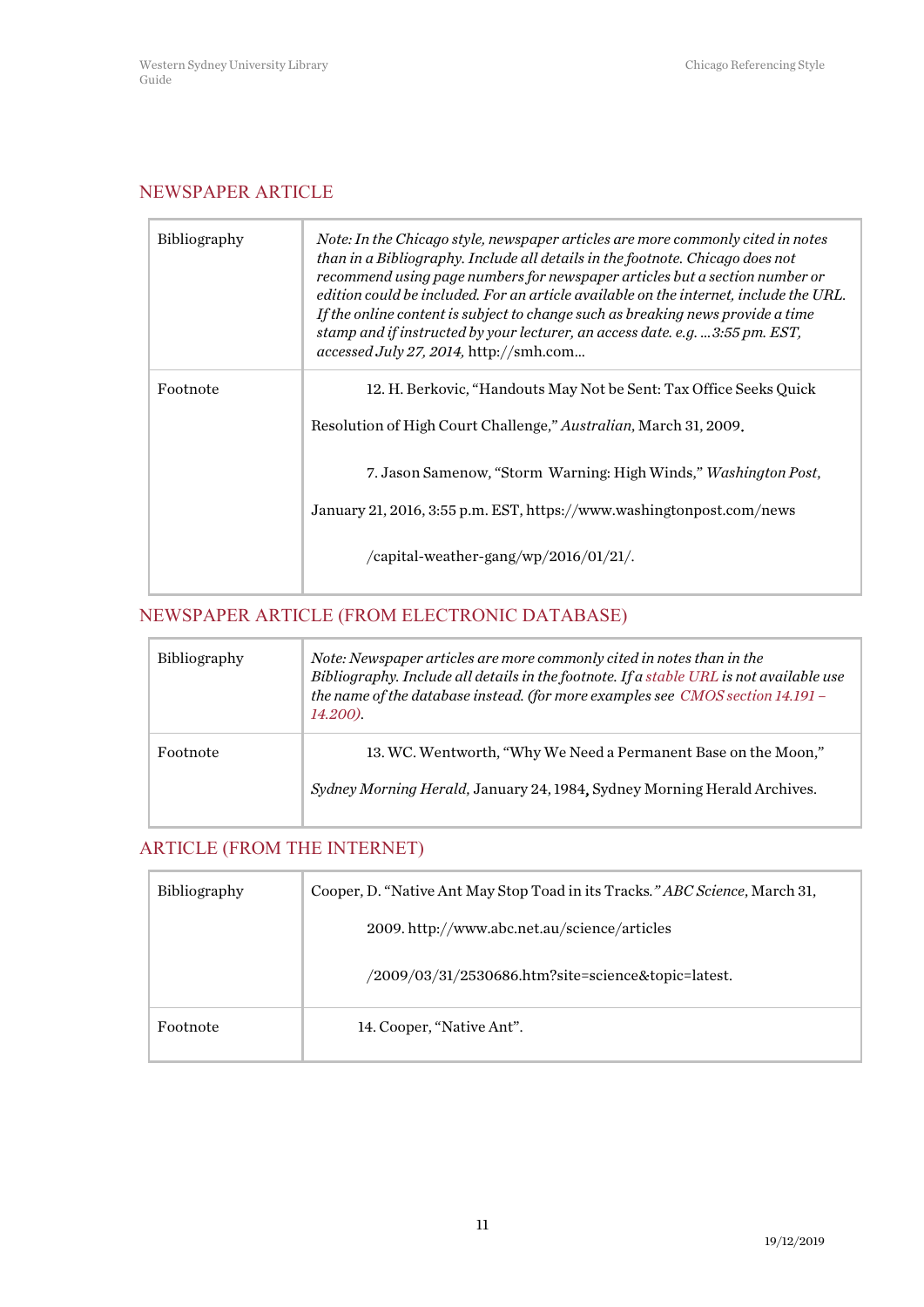# <span id="page-11-0"></span>PROCEEDINGS OF MEETINGS AND SYMPOSIUMS, CONFERENCE PAPERS Bibliography Boardman, Margot. "Learning Communities Contribution to Educational Improvement: Joint Participation for Mutual Gain in Early Childhood Education." Paper presented at the *International Education Research Conference AARE/NZARE*, Auckland, New Zealand, November 30 – December 3, 2003. http://aare.edu.au/03pap/boa03496.pdf. Footnote 15. Boardman, "Learning Communities", 13.

# <span id="page-11-1"></span>OTHER MATERIALS

### <span id="page-11-2"></span>INTERVIEW UNPUBLISHED/ PERSONAL COMMUNICATION

| Bibliography | Unpublished interviews or personal communications are only cited in footnotes; they<br>are not listed in Bibliographies. All details are provided in the footnote |
|--------------|-------------------------------------------------------------------------------------------------------------------------------------------------------------------|
| Footnote     | Interview conducted by yourself.                                                                                                                                  |
|              | 1. Graham Strong (pastor, Wayfare Chapel), interview by author, May 5,                                                                                            |
|              | 2014.                                                                                                                                                             |
|              | Interview conducted by another person:                                                                                                                            |
|              | 2. Nellie Melba, interview by Albert Smith, September 1924, Oral History                                                                                          |
|              | Archive, National Library, Australia.                                                                                                                             |
|              | Personal email. Begin with the name of the sender:                                                                                                                |
|              | 3. Graham Strong (pastor, Wayfare Chapel), email message to the author,                                                                                           |
|              | May 23, 2014.                                                                                                                                                     |
|              | If source is referred to again use the short form:                                                                                                                |
|              | 7. Melba, interview.                                                                                                                                              |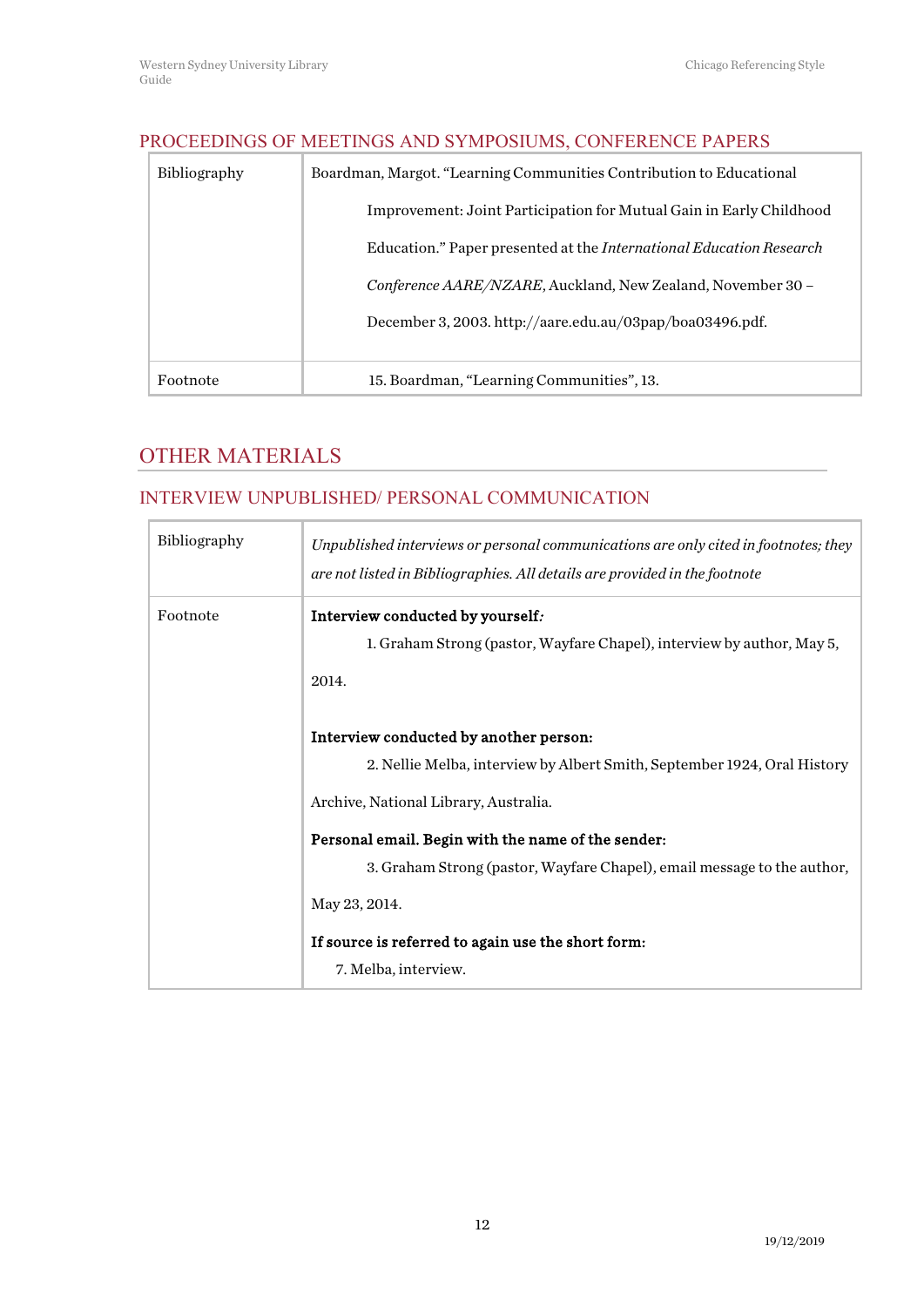# <span id="page-12-0"></span>ONLINE LECTURE / LECTURE NOTES

| Bibliography | Avoid citing lectures where possible. It is better to go directly to the source. Ask your<br>lecturer for a bibliography of their lecture or check your unit's Readings and<br>Resources list.<br>Lectures are only cited in footnotes; they are not listed in Bibliographies unless<br>advised by your tutor or lecturer.                                                                                     |
|--------------|----------------------------------------------------------------------------------------------------------------------------------------------------------------------------------------------------------------------------------------------------------------------------------------------------------------------------------------------------------------------------------------------------------------|
| Footnote     | Face to face lecture:<br>24. Stan Dyer, "Introduction" (lecture, 101033 Modernism, Western<br>Sydney University, Penrith. January 10, 2014).<br><b>Recorded lecture:</b><br>26. Stan Dyer, "History of Modernism," lecture, 101033 Modernism,<br>Western Sydney University, May 26, 2014, webinar, MPEG copy, 0:40:37,<br>https://vuws.westernsydney.edu.au/webapps/blackboard/execute/handlle=<br>lecture=vie |
|              | If the file can be downloaded provide the file name and length of recording. For<br>lecture notes provide the file type e.g. PDF or PowerPoint after the title.                                                                                                                                                                                                                                                |

### <span id="page-12-1"></span>MUSIC SCORE

| <b>Bibliography</b> | Mozart, Wolfgang Amadeus. Sonatas and Fantasies for the Piano. Prepared from |
|---------------------|------------------------------------------------------------------------------|
|                     | the autographs and earliest printed sources by Nathan Broder, Rev. Ed.       |
|                     | Bryn Mawr, PA: Theodore Presser, 1960.                                       |
| Footnote            | 27. Mozart, Sonatas and Fantasies.                                           |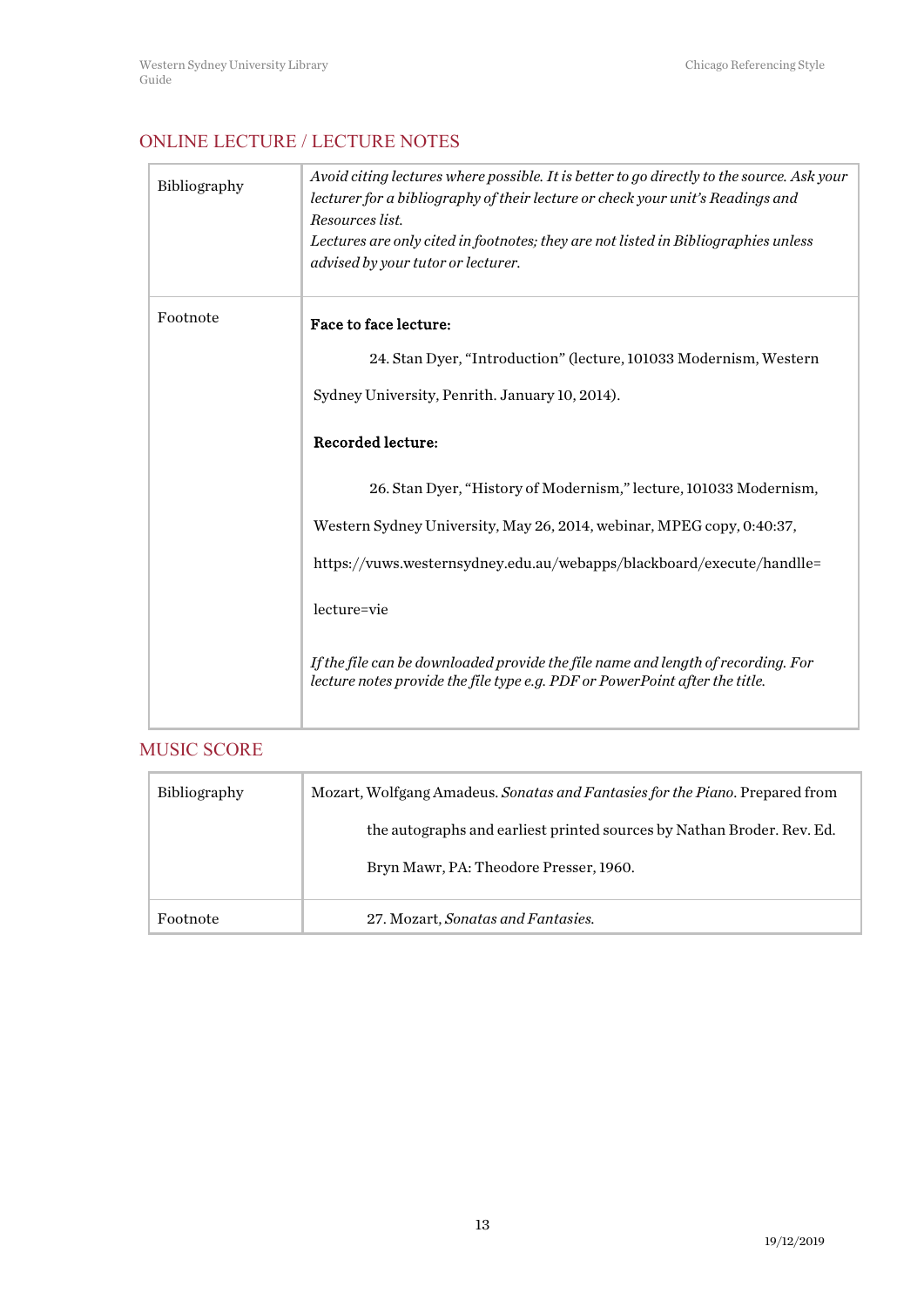## <span id="page-13-0"></span>ARTICLE/CHAPTER FROM UNIT READER

| Bibliography | Rousseau, Jean-Jacques. "The Reveries of the Solitary Walker." In Text and                                                                                                                                                              |
|--------------|-----------------------------------------------------------------------------------------------------------------------------------------------------------------------------------------------------------------------------------------|
|              | <i>History 100598 Unit Reader.</i> Compiled by Annette Smith 33-46. Penrith:                                                                                                                                                            |
|              | University Western Sydney, 2014. Originally published in Walter Kelly                                                                                                                                                                   |
|              | trans. and John Flinders ed., The Collected Writings of Rousseau,                                                                                                                                                                       |
|              | (London: George Pell & Sons, 1938).                                                                                                                                                                                                     |
|              | If the work has come from the public domain e.g. public website, use the words<br>reprinted from Walter Kelly,  If original publication details are not provided then<br>treat as a chapter in an edited book or consult your lecturer. |
| Footnote     | 31. Rousseau, "Reveries of the Solitary Walker", 35.                                                                                                                                                                                    |

## <span id="page-13-1"></span>VIDEO (FROM THE INTERNET)

| <b>Bibliography</b> | SouthLanarkshireTV. "In Focus: Forest Kindergarten." YouTube video, 5:42.                                                                     |
|---------------------|-----------------------------------------------------------------------------------------------------------------------------------------------|
|                     | August 13, 2010. https://www.youtube.com/watch?v                                                                                              |
|                     | $=$ g8WWrRzf7ZU&list=TLEXvO6QPFaLk.                                                                                                           |
|                     | Cite non-conventional formats of author names and words e.g. YouTube as they<br>appear in the source. 5:42 indicates the length of the video. |
| Footnote            | 35. SouthLanarkshireTV, "In Focus: Forest Kindergarten."                                                                                      |

## <span id="page-13-2"></span>AUDIO (FROM THE INTERNET)

| <b>Bibliography</b> | "Allegro Molto Appassionato," <i>Violin Concerto in E minor, Op. 64.</i> Performed by                                                                                       |
|---------------------|-----------------------------------------------------------------------------------------------------------------------------------------------------------------------------|
|                     | Franziska Früh (violin) with the Fulda Symphony Orchestra, Grosser Saal                                                                                                     |
|                     | der Orangerie Fulda, March 18, 2001, 13 min., 27 sec. https://commons                                                                                                       |
|                     | .wikimedia.org /wiki/File: Felix_Mendelssohn_Violinkonzert_e-moll                                                                                                           |
|                     | _1._Allegro_molto_appassionato.ogg.                                                                                                                                         |
|                     | If the audio visual item is a downloadable file, include the format after the date before<br>the URL or access date if one is used e.g.  November 4, 2006. MPEG, http://www |
|                     | The reference can be formatted under the title of the recording or the<br>composer/performer depending on which is most important to the discussion.                        |
|                     | For a database provide a stable URL or the name of the database e.g. Music Online.                                                                                          |
| Footnote            | 36. "Allegro Molto Appassionato."                                                                                                                                           |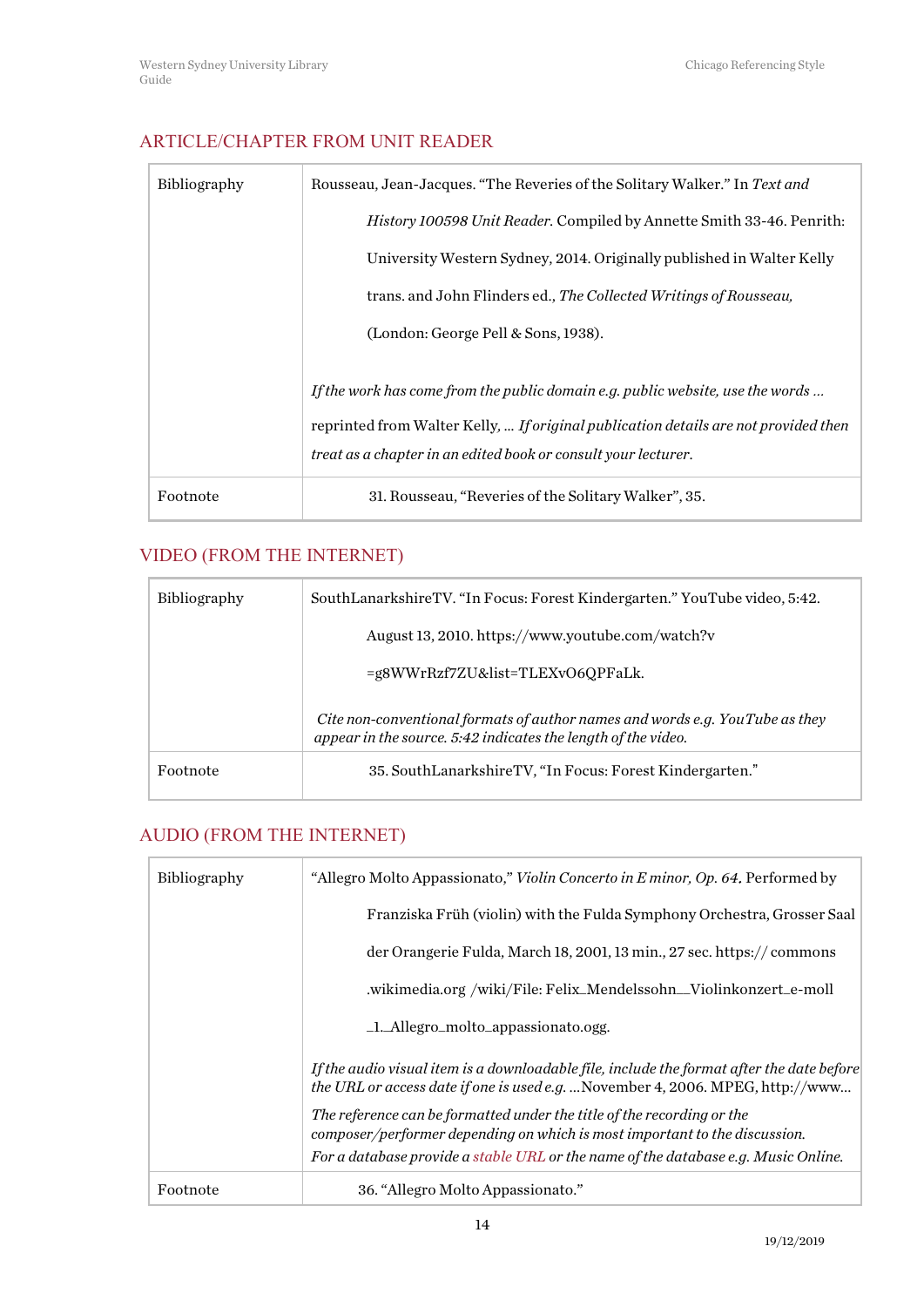# <span id="page-14-0"></span>THESIS

| <b>Bibliography</b> | Fayadh, Khalad Hamad. "The legal regulation of assisted reproductive technology                       |
|---------------------|-------------------------------------------------------------------------------------------------------|
|                     | in Iraq: Lessons from the Australian approach." PhD thesis, Western                                   |
|                     | Sydney University, 2015. http://handle.uws.edu.au:8081/1959.7                                         |
|                     | $/$ uws:32383.                                                                                        |
|                     | A thesis is treated as not published or informally published therefore the title is not<br>italicized |
| Footnote            | 31. Fayadh, "Legal regulation," 6.                                                                    |

### <span id="page-14-1"></span>UNPUBLISHED WORKS OR DOCUMENTS (ARCHIVED MANUSCRIPTS OR LETTERS)

| <b>Bibliography</b> | Note: Archived unpublished works such as manuscripts and letters are often stored<br>in microform or in online databases. Add the format type and URL to the reference<br>as required. Private documents are detailed only in the note if the sources are not<br>retrievable as with personal communication. |
|---------------------|--------------------------------------------------------------------------------------------------------------------------------------------------------------------------------------------------------------------------------------------------------------------------------------------------------------|
|                     | Matthews, Race. Letter and photographs from the Hon Race Mathews, MLA to                                                                                                                                                                                                                                     |
|                     | Hon. E.G. Whitlam AC, QC, September 1, 1985. Accessed October 21,                                                                                                                                                                                                                                            |
|                     | 2009. http://cem.uws.edu.au/R/YHLSR23PA4CH-00346?func=results                                                                                                                                                                                                                                                |
|                     | -jump-full&set_entry=000005.                                                                                                                                                                                                                                                                                 |
| Footnote            | 33. Matthews to Whitlam, 1 September 1985, Letter.                                                                                                                                                                                                                                                           |